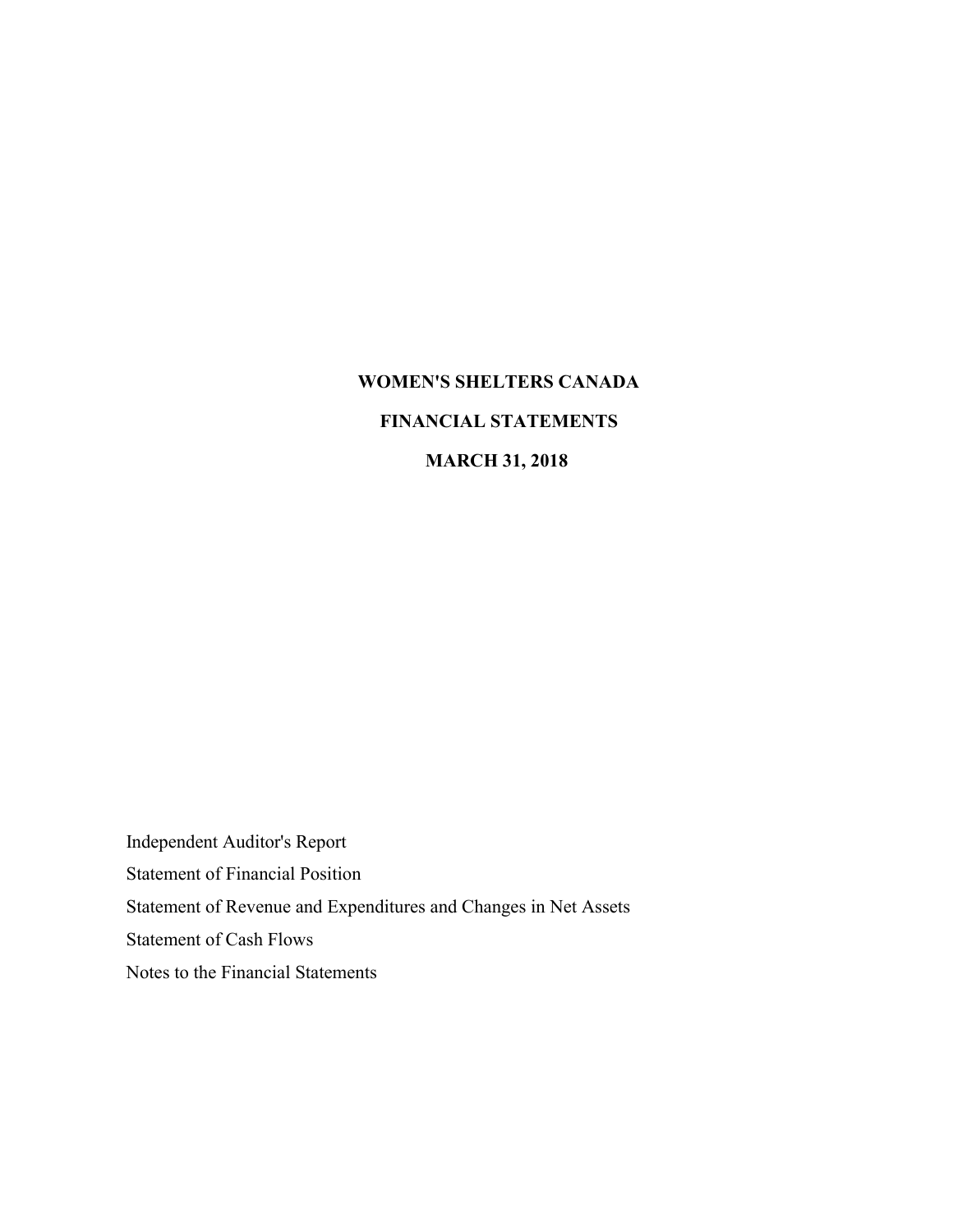

# **INDEPENDENT AUDITOR'S REPORT**

To the Directors of Women's Shelters Canada

We have audited the accompanying financial statements of Women's Shelters Canada, which comprise the statement of financial position as at March 31, 2018, and the statements of changes in net assets, revenue and expenditures and cash flows for the year then ended, and a summary of significant accounting policies and other explanatory information.

## **Management's Responsibility for the Financial Statements**

Management is responsible for the preparation and fair presentation of these financial statements in accordance with Canadian accounting standards for not-for-profit organizations and for such internal control as Management determines is necessary to enable the preparation of financial statements that are free from material misstatement, whether due to fraud or error.

## **Auditor's Responsibility**

Our responsibility is to express an opinion on these financial statements based on our audit. We conducted our audit in accordance with Canadian generally accepted auditing standards. Those standards require that we comply with ethical requirements and plan and perform the audit to obtain reasonable assurance about whether the financial statements are free from material misstatement.

An audit involves performing procedures to obtain audit evidence about the amounts and disclosures in the financial statements. The procedures selected depend on the Auditor's judgement, including the assessment of the risks of material misstatement of the financial statements, whether due to fraud or error. In making those risk assessments, the Auditor considers internal control relevant to the Organization's preparation and fair presentation of the financial statements in order to design audit procedures that are appropriate in the circumstances, but not for the purpose of expressing an opinion on the effectiveness of the Organization's internal control. An audit also includes evaluating the appropriateness of accounting policies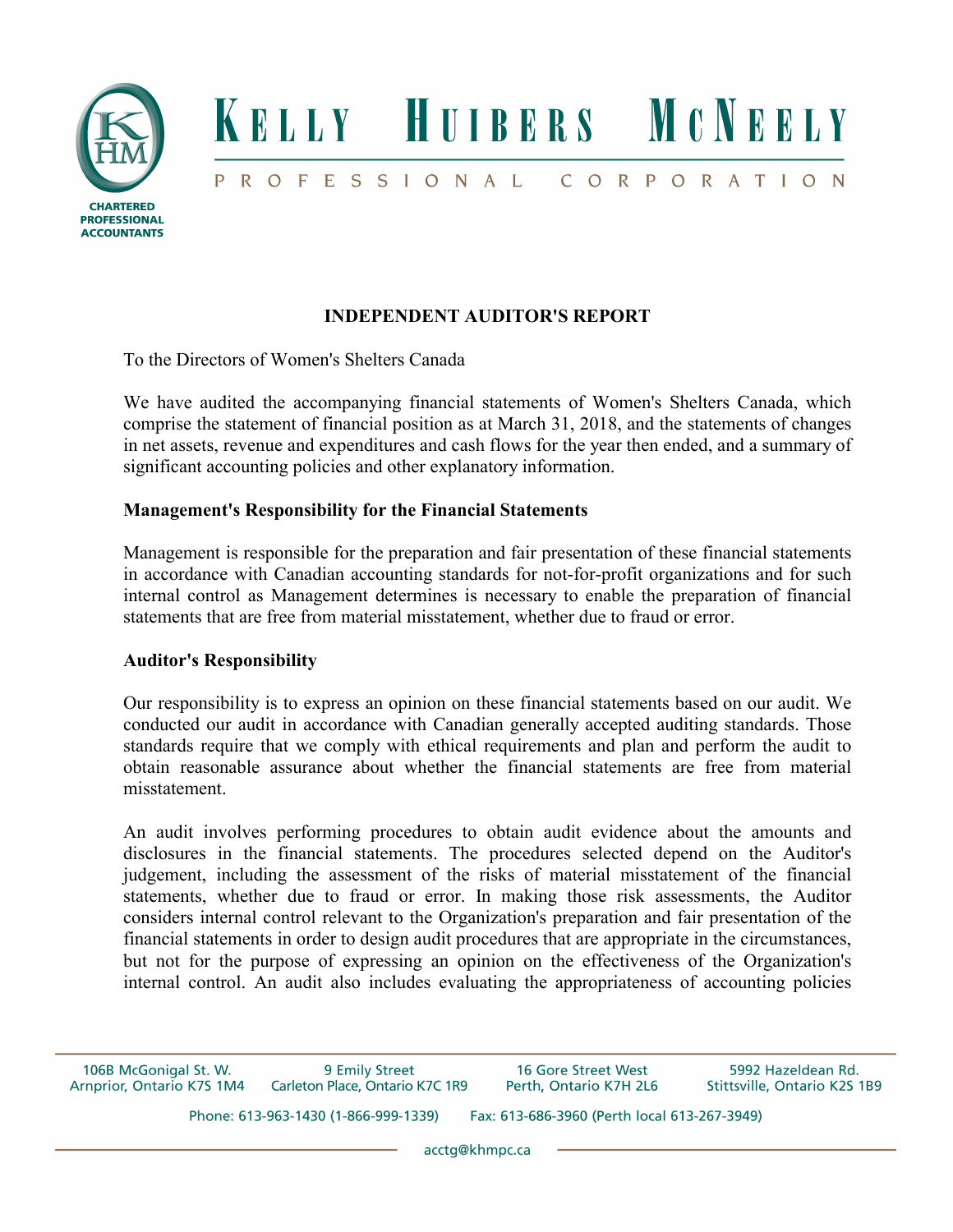used and the reasonableness of accounting estimates made by Management, as well as evaluating the overall presentation of the financial statements.

We believe that the audit evidence we have obtained is sufficient and appropriate to provide a basis for our qualified audit opinion.

## **Opinion**

In our opinion, the financial statements present fairly, in all material respects, the financial position of Women's Shelters Canada as at March 31, 2018, and its financial performance and its cash flows for the year then ended in accordance with Canadian accounting standards for not-forprofit organizations.

Kelly Huibers McNeely<br>Professional Corporation

 Authorized to practise public accounting by The Chartered Professional Accountants of Ontario

Stittsville, Ontario July 23, 2018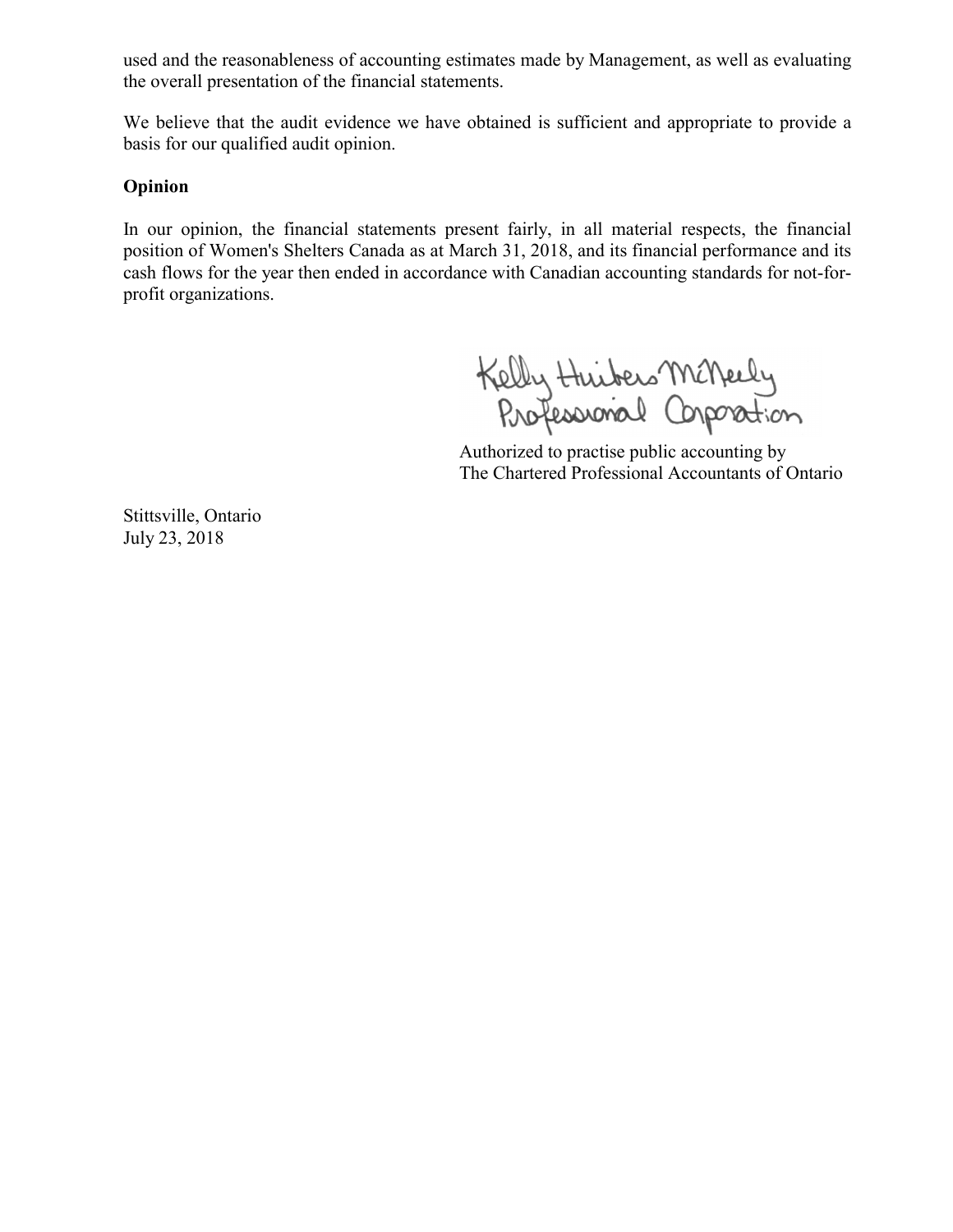## **STATEMENT OF FINANCIAL POSITION**

## **As at March 31, 2018**

|                                          |              | 2018    |              | 2017    |  |
|------------------------------------------|--------------|---------|--------------|---------|--|
|                                          |              |         |              |         |  |
| <b>ASSETS</b>                            |              |         |              |         |  |
| <b>CURRENT ASSETS</b>                    |              |         |              |         |  |
| Cash                                     | $\mathbb{S}$ | 393,096 | $\mathbb{S}$ | 203,141 |  |
| Cash - restricted (note 3)               |              | 7,501   |              | 2,498   |  |
| Accounts receivable                      |              | 2,371   |              | 23,158  |  |
| Government remittances receivable        |              | 3,318   |              | 7,064   |  |
| Prepaid expenses                         |              | 47,535  |              | 12,276  |  |
|                                          | $\mathbf S$  | 453,821 | $\mathbf S$  | 248,137 |  |
| <b>LIABILITIES</b>                       |              |         |              |         |  |
|                                          |              |         |              |         |  |
| <b>CURRENT LIABILITIES</b>               |              |         |              |         |  |
| Accounts payable and accrued liabilities | $\mathbb{S}$ | 28,090  | $\mathbb{S}$ | 16,430  |  |
| Deferred revenue                         |              | 209,169 |              | 85,680  |  |
|                                          |              | 237,259 |              | 102,110 |  |
| <b>NET ASSETS</b>                        |              | 216,562 |              | 146,027 |  |
|                                          |              |         |              |         |  |
|                                          | \$           | 453,821 | \$           | 248,137 |  |

Approved on Behalf of the Board:

Director Director

The accompanying notes are an integral part of these financial statements.

 $\mathcal{L}_\text{max}$  and the contract of the contract of the contract of the contract of the contract of the contract of the contract of the contract of the contract of the contract of the contract of the contract of the contrac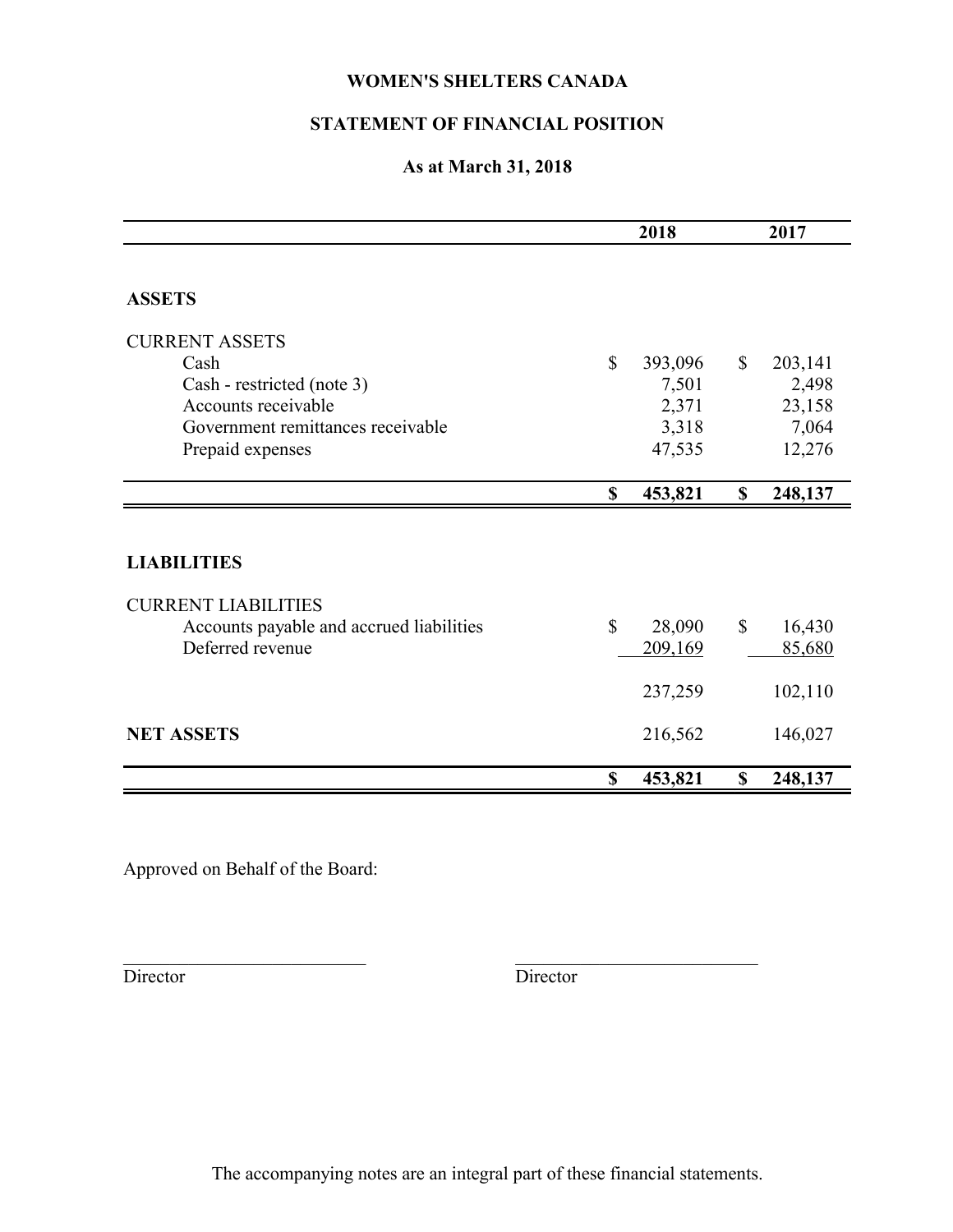## **STATEMENT OF REVENUE AND EXPENDITURES AND CHANGES IN NET ASSETS**

|                                       | 2018          | 2017                    |
|---------------------------------------|---------------|-------------------------|
| <b>REVENUE</b>                        |               |                         |
| Grants                                | \$<br>319,411 | $\mathbb{S}$<br>262,638 |
| Donations                             | 85,033        | 28,192                  |
| Contributions                         | 45,202        | 71,708                  |
| Memberships                           | 44,935        | 23,507                  |
|                                       |               |                         |
|                                       | 494,581       | 386,045                 |
| <b>EXPENDITURES</b>                   |               |                         |
| Human resources                       | 289,585       | 184,666                 |
| Honoraria and professional fees       | 44,091        | 99,778                  |
| Meetings                              | 57,008        | 30,184                  |
| Facilities                            | 12,861        | 12,722                  |
| In-kind expenses                      | 3,500         | 6,200                   |
| Materials and supplies                | 4,455         | 3,904                   |
| Insurance                             | 1,649         | 1,872                   |
| Office and administration             | 10,897        | <u>14,938</u>           |
|                                       |               |                         |
|                                       | 424,046       | 354,264                 |
| <b>NET REVENUE</b>                    | 70,535        | 31,781                  |
| <b>NET ASSETS - BEGINNING OF YEAR</b> | 146,027       | 114,246                 |
| NET ASSETS - END OF YEAR              | 216,562<br>\$ | $\mathbf S$<br>146,027  |

## **For the year ended March 31, 2018**

The accompanying notes are an integral part of these financial statements.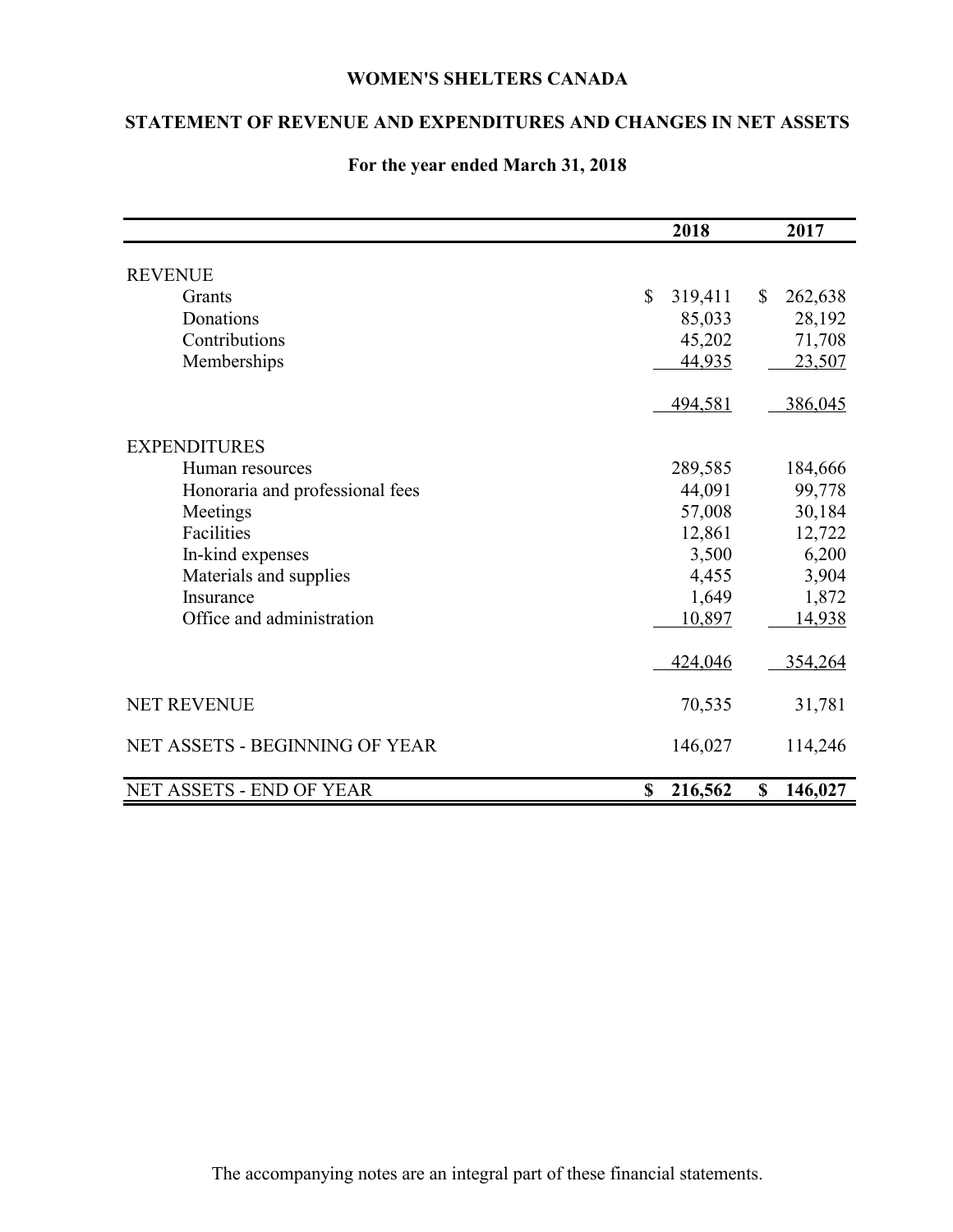# **STATEMENT OF CASH FLOWS**

# **For the year ended March 31, 2018**

|                                               |              | 2018                     | 2017      |
|-----------------------------------------------|--------------|--------------------------|-----------|
| CASH PROVIDED BY (USED IN)                    |              |                          |           |
| <b>OPERATING ACTIVITIES</b>                   |              |                          |           |
| Net revenue                                   | $\mathbb{S}$ | 70,535 \$                | 31,781    |
| Net change in non-cash working capital items: |              |                          |           |
| Accounts receivable                           |              | 20,787                   | (22, 173) |
| Government remittances receivable             |              | 3,746                    | 1,913     |
| Prepaid expenses                              |              | (35,259)                 | 99        |
| Accounts payable and accrued liabilities      |              | 11,660                   | 3,092     |
| Deferred revenue                              |              | 123,489                  | 36,163    |
|                                               |              |                          |           |
| <b>NET CHANGE IN CASH</b>                     |              | 194,958                  | 50,875    |
| <b>CASH - BEGINNING OF YEAR</b>               |              | 205,639                  | 154,764   |
| <b>CASH - END OF YEAR</b>                     | $\mathbf S$  | 400,597<br>$\mathbf{\$}$ | 205,639   |
|                                               |              |                          |           |
|                                               |              |                          |           |
| <b>CASH CONSISTS OF:</b>                      |              |                          |           |
| Cash                                          | \$           | 393,096 \$               | 203,141   |
| Cash - restricted                             |              | 7,501                    | 2,498     |
|                                               |              |                          |           |
|                                               | \$           | 400,597<br><sup>\$</sup> | 205,639   |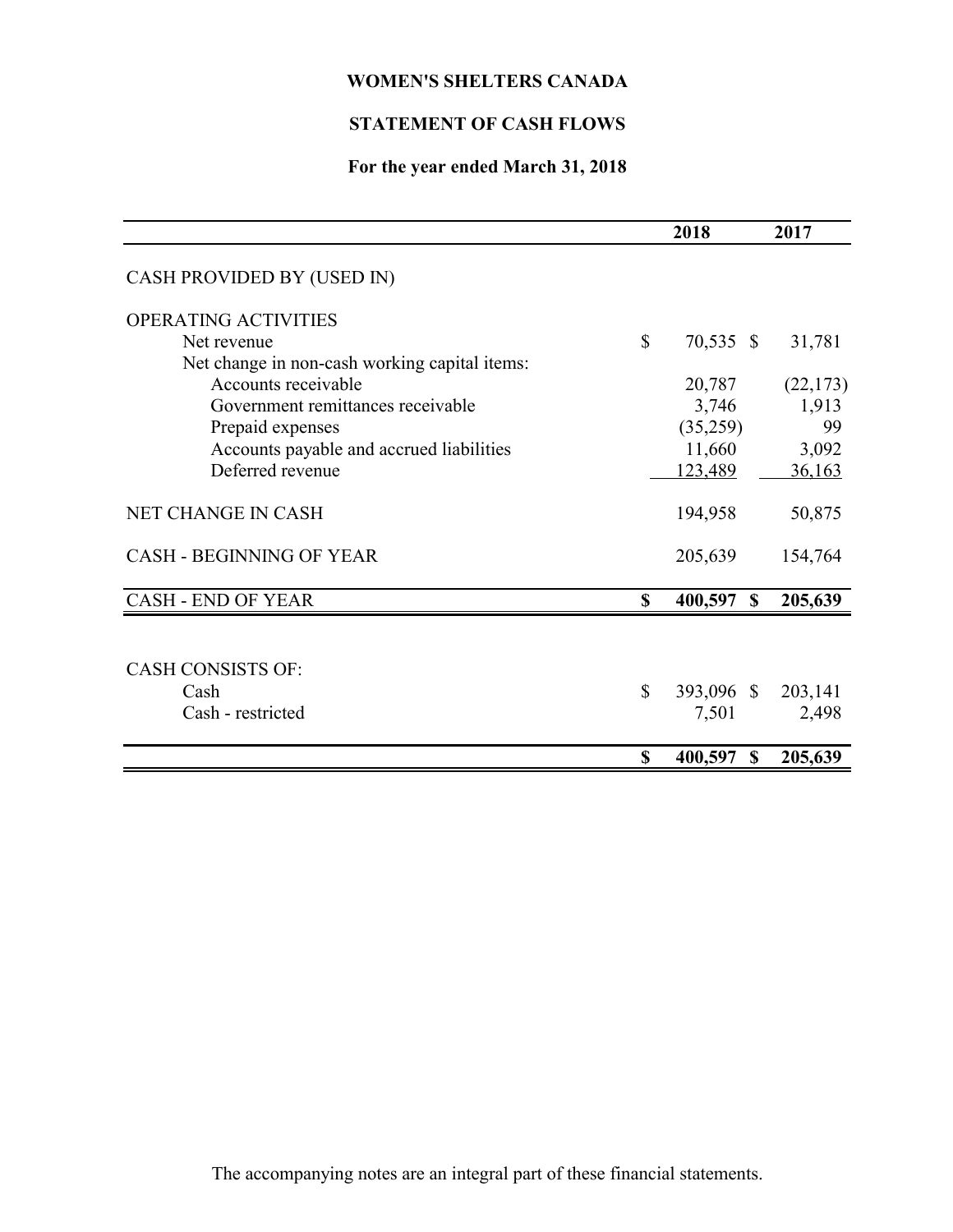## **NOTES TO THE FINANCIAL STATEMENTS**

## **March 31, 2018**

#### **1. THE ORGANIZATION**

The Canadian Network of Women's Shelters and Transition Houses was incorporated under the Canada Not-for-profit Corporations Act on November 9, 2012 and is a charitable organization. The Organization changed its name to Women's Shelters Canada Hebergement femmes Canada effective January 25, 2017.

The Network represents a unified voice that works to make ending violence against women a priority. Its two main axes of activity are centered on 1) public engagement leading to long-term transformational change and 2) knowledge exchange amongst shelters leading to the development of improved practices to ultimately improve the lives of women survivors of violence and their children.

The Member beliefs are as follows:

- We believe that governments and societies are responsible for ensuring women's human rights.
- We believe that violence violates women's human rights and equality.
- We believe that the women's shelter movement plays a critical leadership role in the provincial/territorial, national and global effort to end violence against women.

## **2. SUMMARY OF SIGNIFICANT ACCOUNTING POLICIES**

#### Basis of Presentation

These financial statements have been prepared in accordance with Canadian accounting standards for not-for-profit organizations. The principal accounting policies of the Organization are summarized as follows:

#### Revenue Recognition

Women's Shelters Canada follows the deferral method of accounting for contributions. Restricted contributions and grants are recognized as revenue in the year in which the related expenditures are incurred. Unrestricted contributions and grants, donations and memberships are recognized as revenue when received or receivable if the amount to be received can be reasonably estimated and collection is reasonably assured.